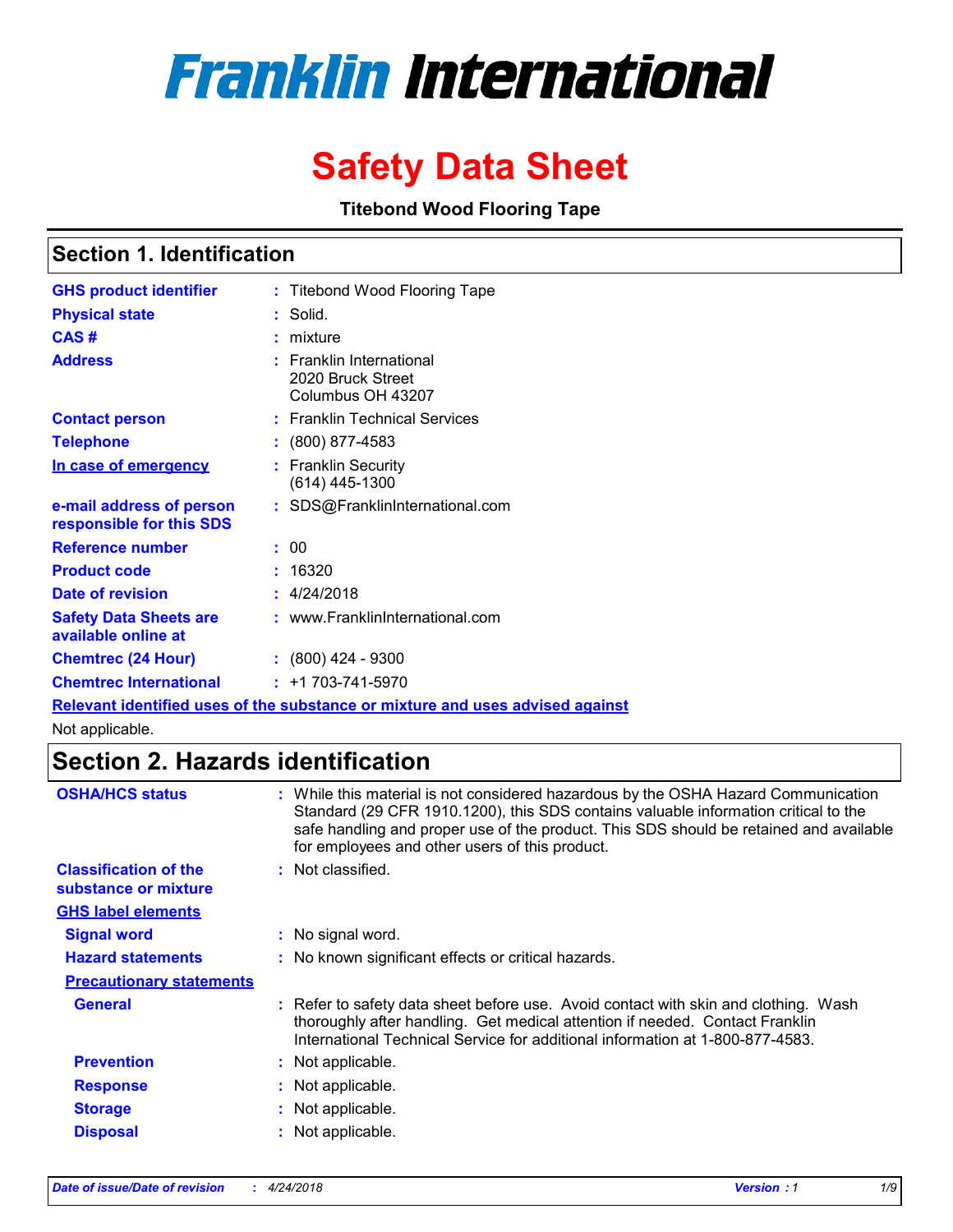# **Section 2. Hazards identification**

**Hazards not otherwise classified**

**:** None known.

# **Section 3. Composition/information on ingredients**

**Substance/mixture :** Substance

| <b>Ingredient name</b> | %             | <b>CAS number</b> |
|------------------------|---------------|-------------------|
| <b>INERT</b>           | 100<br>$75 -$ |                   |

Any concentration shown as a range is to protect confidentiality or is due to batch variation.

**There are no additional ingredients present which, within the current knowledge of the supplier and in the concentrations applicable, are classified as hazardous to health or the environment and hence require reporting in this section.**

**Occupational exposure limits, if available, are listed in Section 8.**

# **Section 4. First aid measures**

#### **Description of necessary first aid measures**

| <b>Eye contact</b>                                 |  | : Immediately flush eyes with plenty of water, occasionally lifting the upper and lower<br>eyelids. Check for and remove any contact lenses. Get medical attention if irritation<br>occurs.                                                                                                                                                    |  |  |
|----------------------------------------------------|--|------------------------------------------------------------------------------------------------------------------------------------------------------------------------------------------------------------------------------------------------------------------------------------------------------------------------------------------------|--|--|
| <b>Inhalation</b>                                  |  | : Remove victim to fresh air and keep at rest in a position comfortable for breathing. Get<br>medical attention if needed.                                                                                                                                                                                                                     |  |  |
| <b>Skin contact</b>                                |  | : Flush contaminated skin with plenty of water. Remove contaminated clothing and<br>shoes. Get medical attention if needed.                                                                                                                                                                                                                    |  |  |
| <b>Ingestion</b>                                   |  | : Wash out mouth with water. Remove victim to fresh air and keep at rest in a position<br>comfortable for breathing. If material has been swallowed and the exposed person is<br>conscious, give small quantities of water to drink. Do not induce vomiting unless<br>directed to do so by medical personnel. Get medical attention if needed. |  |  |
| Most important symptoms/effects, acute and delayed |  |                                                                                                                                                                                                                                                                                                                                                |  |  |
| <b>Potential acute health effects</b>              |  |                                                                                                                                                                                                                                                                                                                                                |  |  |
| <b>Eye contact</b>                                 |  | : This product may irritate eyes upon contact.                                                                                                                                                                                                                                                                                                 |  |  |
| <b>Inhalation</b>                                  |  | No known significant effects or critical hazards.                                                                                                                                                                                                                                                                                              |  |  |
| <b>Skin contact</b>                                |  | : No known significant effects or critical hazards.                                                                                                                                                                                                                                                                                            |  |  |
| <b>Ingestion</b>                                   |  | : No known significant effects or critical hazards.                                                                                                                                                                                                                                                                                            |  |  |
| <b>Over-exposure signs/symptoms</b>                |  |                                                                                                                                                                                                                                                                                                                                                |  |  |
| <b>Eye contact</b>                                 |  | : No specific data.                                                                                                                                                                                                                                                                                                                            |  |  |
| <b>Inhalation</b>                                  |  | : No specific data.                                                                                                                                                                                                                                                                                                                            |  |  |
| <b>Skin contact</b>                                |  | : No specific data.                                                                                                                                                                                                                                                                                                                            |  |  |
| <b>Ingestion</b>                                   |  | : No specific data.                                                                                                                                                                                                                                                                                                                            |  |  |
|                                                    |  | Indication of immediate medical attention and special treatment needed, if necessary                                                                                                                                                                                                                                                           |  |  |
| <b>Notes to physician</b>                          |  | : Treat symptomatically. Contact poison treatment specialist immediately if large<br>quantities have been ingested or inhaled.                                                                                                                                                                                                                 |  |  |
| <b>Specific treatments</b>                         |  | : No specific treatment.                                                                                                                                                                                                                                                                                                                       |  |  |
| <b>Protection of first-aiders</b>                  |  | : No action shall be taken involving any personal risk or without suitable training.                                                                                                                                                                                                                                                           |  |  |
| See toxicological information (Section 11)         |  |                                                                                                                                                                                                                                                                                                                                                |  |  |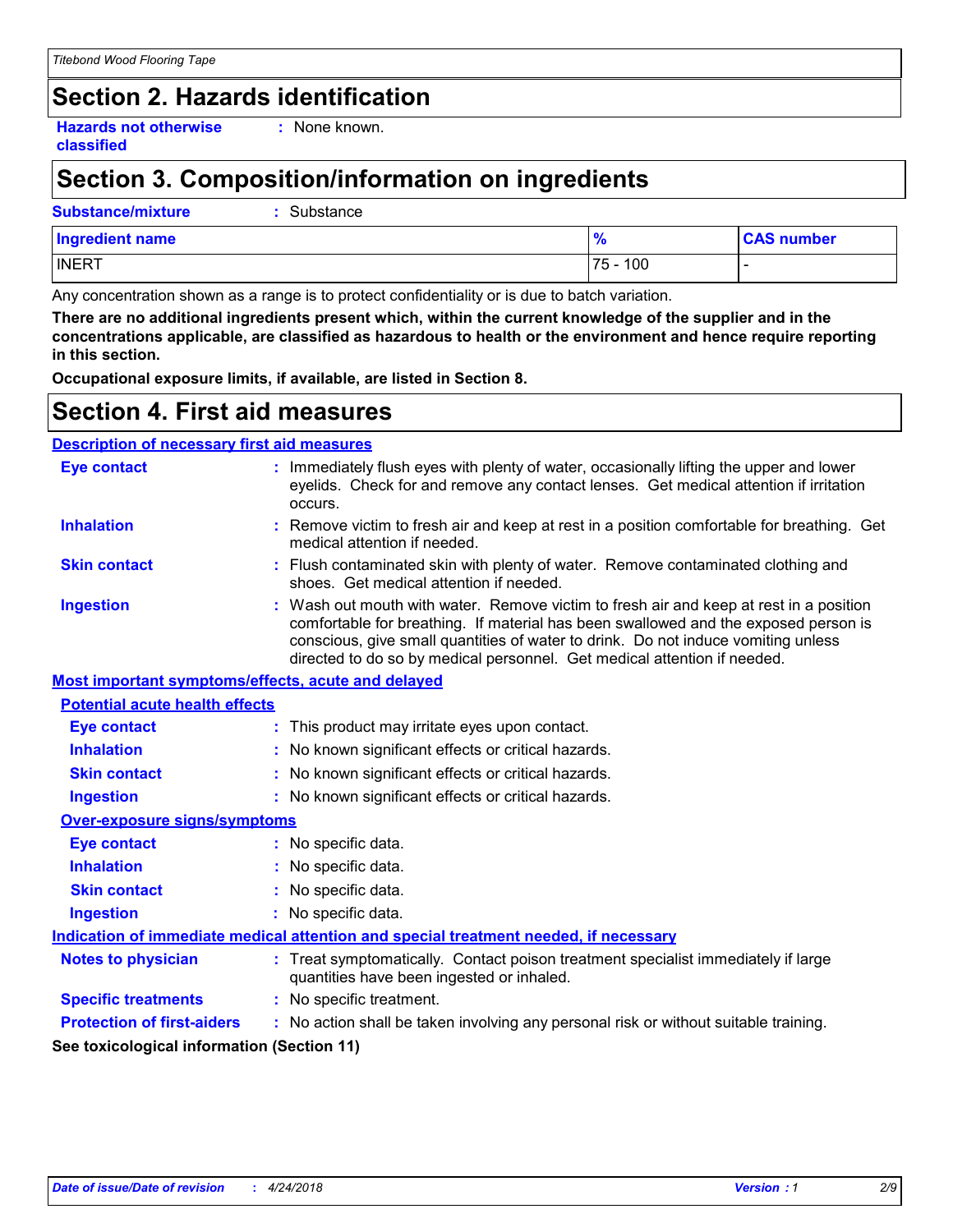# **Section 5. Fire-fighting measures**

| <b>Extinguishing media</b>                               |                                                                                                                                                                                                     |
|----------------------------------------------------------|-----------------------------------------------------------------------------------------------------------------------------------------------------------------------------------------------------|
| <b>Suitable extinguishing</b><br>media                   | : Use an extinguishing agent suitable for the surrounding fire.                                                                                                                                     |
| Unsuitable extinguishing<br>media                        | $:$ None known.                                                                                                                                                                                     |
| <b>Specific hazards arising</b><br>from the chemical     | : No specific fire or explosion hazard.                                                                                                                                                             |
| <b>Hazardous thermal</b><br>decomposition products       | : No specific data.                                                                                                                                                                                 |
| <b>Special protective actions</b><br>for fire-fighters   | : Promptly isolate the scene by removing all persons from the vicinity of the incident if<br>there is a fire. No action shall be taken involving any personal risk or without suitable<br>training. |
| <b>Special protective</b><br>equipment for fire-fighters | : Fire-fighters should wear appropriate protective equipment and self-contained breathing<br>apparatus (SCBA) with a full face-piece operated in positive pressure mode.                            |

## **Section 6. Accidental release measures**

|                                                              | <b>Personal precautions, protective equipment and emergency procedures</b>                                                                                                                                                                                                                                                                       |
|--------------------------------------------------------------|--------------------------------------------------------------------------------------------------------------------------------------------------------------------------------------------------------------------------------------------------------------------------------------------------------------------------------------------------|
| For non-emergency<br>personnel                               | : No action shall be taken involving any personal risk or without suitable training.<br>Evacuate surrounding areas. Keep unnecessary and unprotected personnel from<br>entering. Do not touch or walk through spilled material. Put on appropriate personal<br>protective equipment.                                                             |
| For emergency responders                                     | : If specialized clothing is required to deal with the spillage, take note of any information in<br>Section 8 on suitable and unsuitable materials. See also the information in "For non-<br>emergency personnel".                                                                                                                               |
| <b>Environmental precautions</b>                             | : Avoid dispersal of spilled material and runoff and contact with soil, waterways, drains<br>and sewers. Inform the relevant authorities if the product has caused environmental<br>pollution (sewers, waterways, soil or air).                                                                                                                  |
| <b>Methods and materials for containment and cleaning up</b> |                                                                                                                                                                                                                                                                                                                                                  |
| <b>Small spill</b>                                           | : Move containers from spill area. Vacuum or sweep up material and place in a<br>designated, labeled waste container. Dispose of via a licensed waste disposal<br>contractor.                                                                                                                                                                    |
| <b>Large spill</b>                                           | : Move containers from spill area. Prevent entry into sewers, water courses, basements<br>or confined areas. Vacuum or sweep up material and place in a designated, labeled<br>waste container. Dispose of via a licensed waste disposal contractor. Note: see<br>Section 1 for emergency contact information and Section 13 for waste disposal. |

# **Section 7. Handling and storage**

#### **Advice on general occupational hygiene Conditions for safe storage, including any incompatibilities** Eating, drinking and smoking should be prohibited in areas where this material is **:** handled, stored and processed. Workers should wash hands and face before eating, drinking and smoking. Remove contaminated clothing and protective equipment before entering eating areas. See also Section 8 for additional information on hygiene measures. Store between the following temperatures: 50 to 90°C (122 to 194°F). Store in **:** accordance with local regulations. Store in original container protected from direct sunlight in a dry, cool and well-ventilated area, away from incompatible materials (see Section 10) and food and drink. Keep container tightly closed and sealed until ready for use. Containers that have been opened must be carefully resealed and kept upright to prevent leakage. Do not store in unlabeled containers. Use appropriate containment to avoid environmental contamination. See Section 10 for incompatible materials before handling or use. **Protective measures : Put on appropriate personal protective equipment (see Section 8). Precautions for safe handling**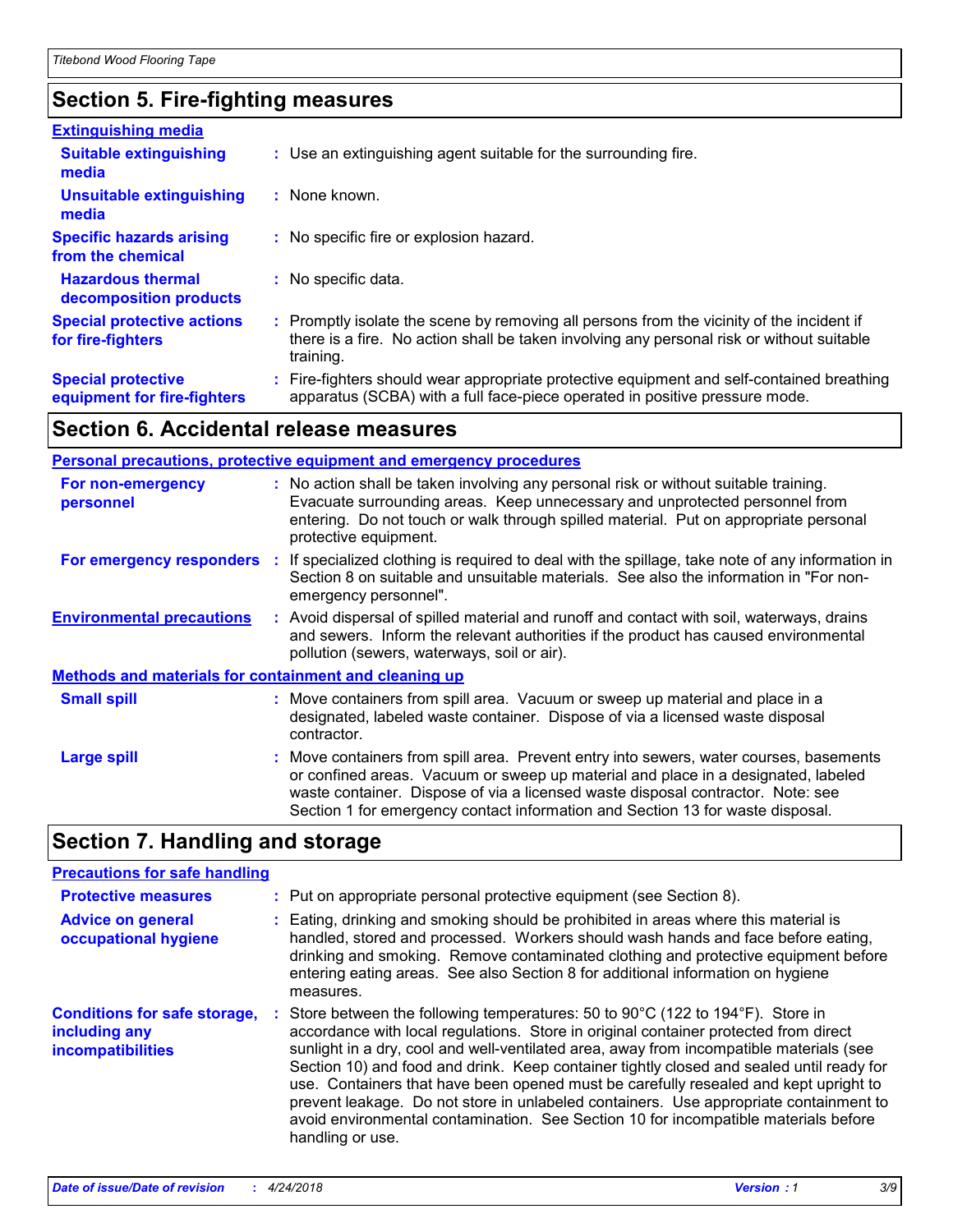# **Section 8. Exposure controls/personal protection**

#### **Control parameters**

#### **Occupational exposure limits**

| <b>Ingredient name</b>                            | <b>Exposure limits</b>                                                                                                                                                                                                                                                                                                                                                                          |
|---------------------------------------------------|-------------------------------------------------------------------------------------------------------------------------------------------------------------------------------------------------------------------------------------------------------------------------------------------------------------------------------------------------------------------------------------------------|
| <b>INERT</b>                                      | None.                                                                                                                                                                                                                                                                                                                                                                                           |
| <b>Appropriate engineering</b><br><b>controls</b> | : Good general ventilation should be sufficient to control worker exposure to airborne<br>contaminants.                                                                                                                                                                                                                                                                                         |
| <b>Environmental exposure</b><br>controls         | Emissions from ventilation or work process equipment should be checked to ensure<br>they comply with the requirements of environmental protection legislation. In some<br>cases, fume scrubbers, filters or engineering modifications to the process equipment<br>will be necessary to reduce emissions to acceptable levels.                                                                   |
| <b>Individual protection measures</b>             |                                                                                                                                                                                                                                                                                                                                                                                                 |
| <b>Hygiene measures</b>                           | Wash hands, forearms and face thoroughly after handling chemical products, before<br>eating, smoking and using the lavatory and at the end of the working period.<br>Appropriate techniques should be used to remove potentially contaminated clothing.<br>Wash contaminated clothing before reusing. Ensure that eyewash stations and safety<br>showers are close to the workstation location. |
| <b>Eye/face protection</b>                        | Safety eyewear complying with an approved standard should be used when a risk<br>assessment indicates this is necessary to avoid exposure to liquid splashes, mists,<br>gases or dusts. If contact is possible, the following protection should be worn, unless<br>the assessment indicates a higher degree of protection: safety glasses with side-<br>shields.                                |
| <b>Skin protection</b>                            |                                                                                                                                                                                                                                                                                                                                                                                                 |
| <b>Hand protection</b>                            | Chemical-resistant, impervious gloves complying with an approved standard should be<br>worn at all times when handling chemical products if a risk assessment indicates this is<br>necessary.                                                                                                                                                                                                   |
| <b>Body protection</b>                            | Personal protective equipment for the body should be selected based on the task being<br>performed and the risks involved and should be approved by a specialist before<br>handling this product.                                                                                                                                                                                               |
| <b>Other skin protection</b>                      | Appropriate footwear and any additional skin protection measures should be selected<br>based on the task being performed and the risks involved and should be approved by a<br>specialist before handling this product.                                                                                                                                                                         |
| <b>Respiratory protection</b>                     | Based on the hazard and potential for exposure, select a respirator that meets the<br>appropriate standard or certification. Respirators must be used according to a<br>respiratory protection program to ensure proper fitting, training, and other important<br>aspects of use.                                                                                                               |

# **Section 9. Physical and chemical properties**

| <b>Appearance</b>                               |                               |
|-------------------------------------------------|-------------------------------|
| <b>Physical state</b>                           | : Solid.                      |
| Color                                           | : Not available.              |
| Odor                                            | : Odorless.                   |
| <b>Odor threshold</b>                           | : Not available.              |
| рH                                              | : Not applicable.             |
| <b>Melting point</b>                            | : Not available.              |
| <b>Boiling point</b>                            | : Not available.              |
| <b>Flash point</b>                              | : Closed cup: Not applicable. |
| <b>Evaporation rate</b>                         | : Not applicable.             |
| <b>Flammability (solid, gas)</b>                | : Not available.              |
| Lower and upper explosive<br>(flammable) limits | $:$ Not available.            |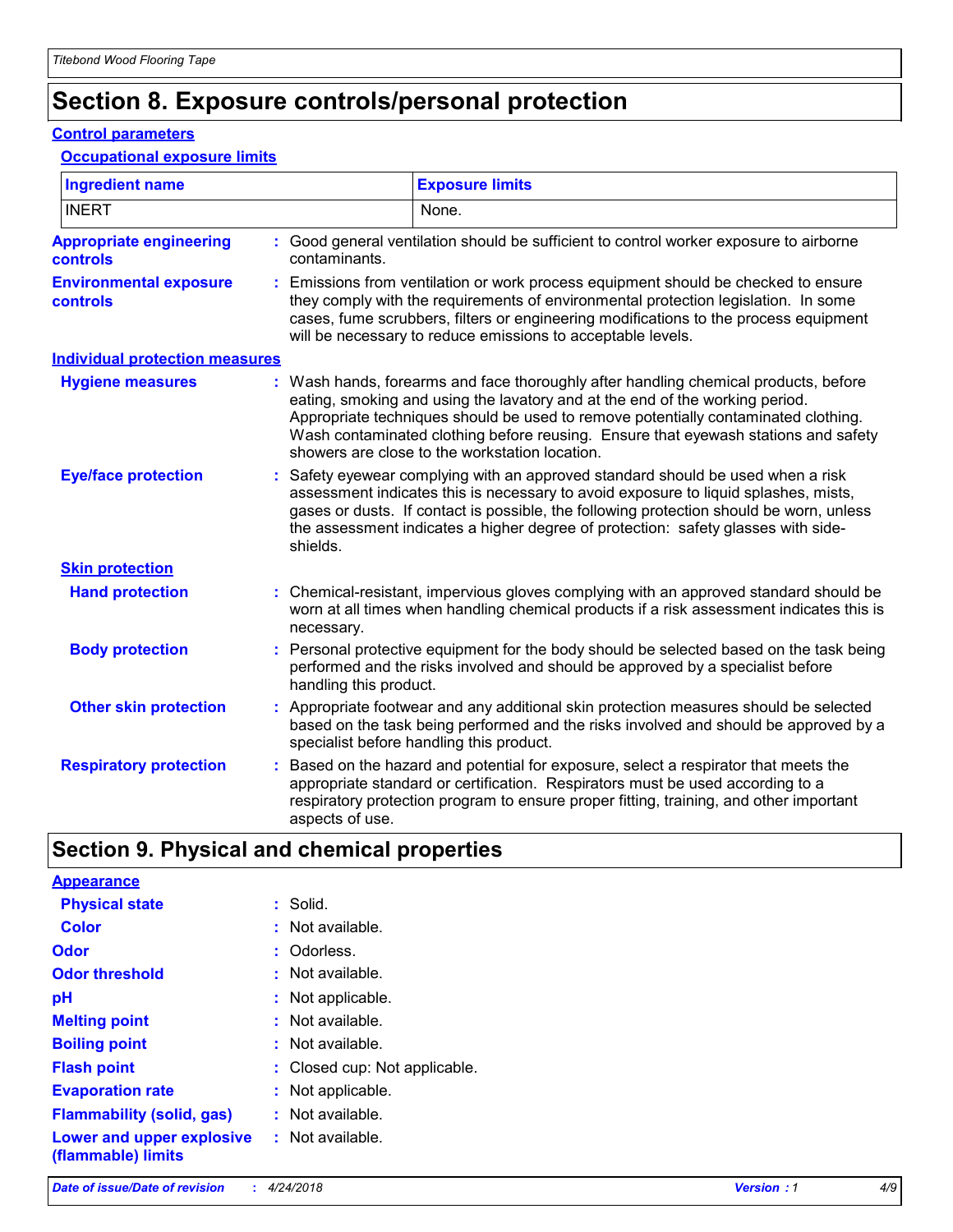# **Section 9. Physical and chemical properties**

| <b>Volatility</b>                                 |    | $: 1\%$ (w/w)                                                     |
|---------------------------------------------------|----|-------------------------------------------------------------------|
| <b>Vapor density</b>                              |    | : Not available.                                                  |
| <b>Relative density</b>                           |    | : Not applicable.                                                 |
| <b>Solubility</b>                                 |    | : Insoluble in the following materials: cold water and hot water. |
| <b>Solubility in water</b>                        |    | $:$ Not available.                                                |
| <b>Partition coefficient: n-</b><br>octanol/water |    | : Not available.                                                  |
| <b>Auto-ignition temperature</b>                  |    | $:$ Not available.                                                |
| <b>Decomposition temperature</b>                  | ÷. | Not available.                                                    |
| <b>Viscosity</b>                                  |    | : Not available.                                                  |

# **Section 10. Stability and reactivity**

| <b>Reactivity</b>                            |    | : No specific test data related to reactivity available for this product or its ingredients.            |
|----------------------------------------------|----|---------------------------------------------------------------------------------------------------------|
| <b>Chemical stability</b>                    |    | : The product is stable.                                                                                |
| <b>Possibility of hazardous</b><br>reactions |    | : Under normal conditions of storage and use, hazardous reactions will not occur.                       |
| <b>Conditions to avoid</b>                   |    | : No specific data.                                                                                     |
| <b>Incompatible materials</b>                | ÷. | No specific data.                                                                                       |
| <b>Hazardous decomposition</b><br>products   |    | Under normal conditions of storage and use, hazardous decomposition products should<br>not be produced. |

# **Section 11. Toxicological information**

#### **Information on toxicological effects**

#### **Acute toxicity**

Not available.

#### **Irritation/Corrosion**

Not available.

#### **Sensitization**

Not available.

## **Mutagenicity**

Not available.

#### **Carcinogenicity**

Not available.

#### **Reproductive toxicity**

Not available.

#### **Teratogenicity** Not available.

#### **Specific target organ toxicity (single exposure)** Not available.

#### **Specific target organ toxicity (repeated exposure)** Not available.

#### **Aspiration hazard**

Not available.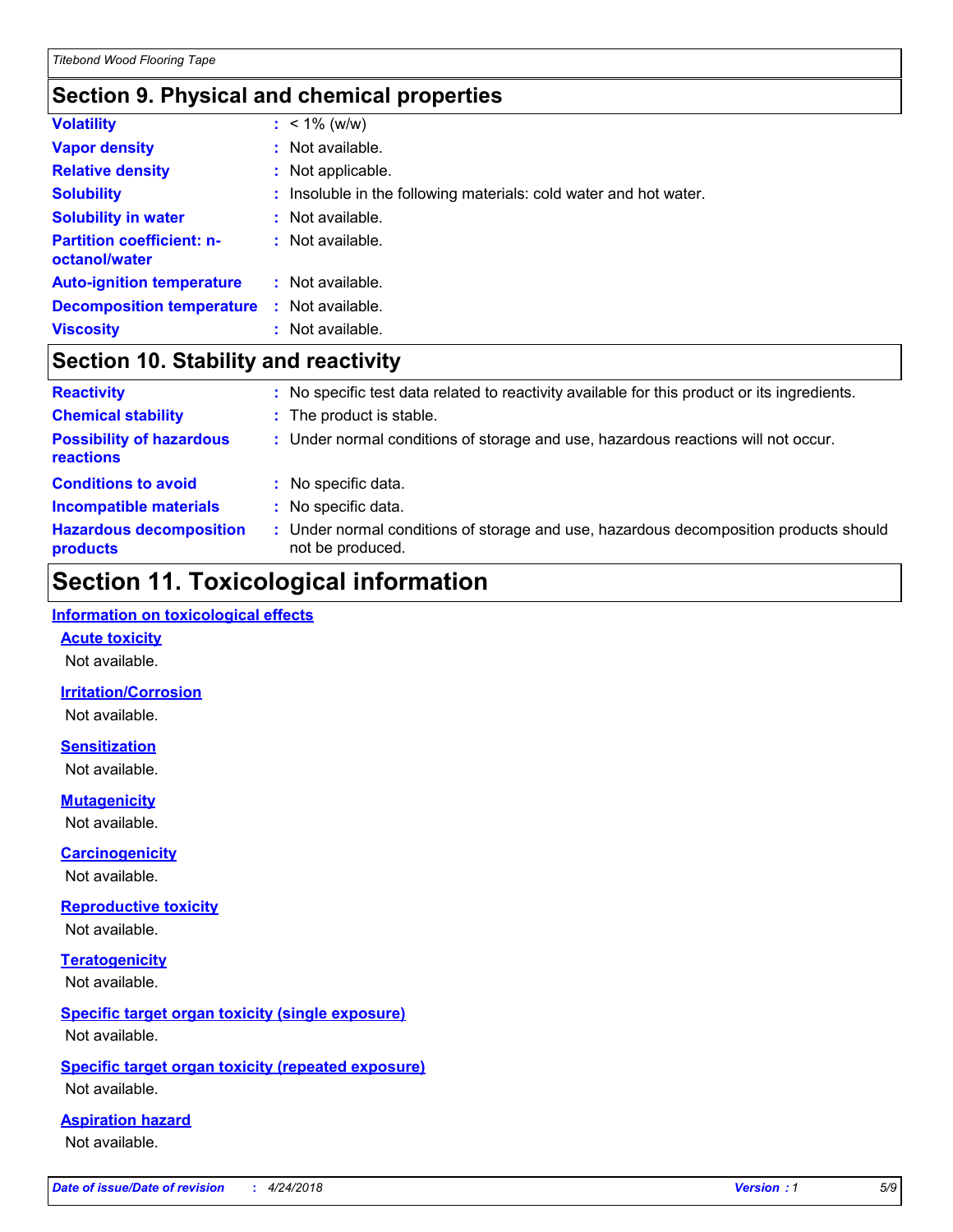# **Section 11. Toxicological information**

| <b>Information on the likely</b><br>routes of exposure | : Routes of entry not anticipated: Oral, Dermal, Inhalation.                             |
|--------------------------------------------------------|------------------------------------------------------------------------------------------|
| <b>Potential acute health effects</b>                  |                                                                                          |
| <b>Eye contact</b>                                     | : This product may irritate eyes upon contact.                                           |
| <b>Inhalation</b>                                      | No known significant effects or critical hazards.                                        |
| <b>Skin contact</b>                                    | : No known significant effects or critical hazards.                                      |
| <b>Ingestion</b>                                       | : No known significant effects or critical hazards.                                      |
|                                                        | <b>Symptoms related to the physical, chemical and toxicological characteristics</b>      |
| <b>Eye contact</b>                                     | : No specific data.                                                                      |
| <b>Inhalation</b>                                      | : No specific data.                                                                      |
| <b>Skin contact</b>                                    | : No specific data.                                                                      |
| <b>Ingestion</b>                                       | : No specific data.                                                                      |
|                                                        | Delayed and immediate effects and also chronic effects from short and long term exposure |
| <b>Short term exposure</b>                             |                                                                                          |
| <b>Potential immediate</b><br>effects                  | : Not available.                                                                         |
| <b>Potential delayed effects</b>                       | : Not available.                                                                         |
| <b>Long term exposure</b>                              |                                                                                          |
| <b>Potential immediate</b><br>effects                  | : Not available.                                                                         |
| <b>Potential delayed effects</b>                       | : Not available.                                                                         |
| <b>Potential chronic health effects</b>                |                                                                                          |
| Not available.                                         |                                                                                          |
| <b>General</b>                                         | : No known significant effects or critical hazards.                                      |
| <b>Carcinogenicity</b>                                 | : No known significant effects or critical hazards.                                      |
| <b>Mutagenicity</b>                                    | No known significant effects or critical hazards.                                        |
| <b>Teratogenicity</b>                                  | No known significant effects or critical hazards.                                        |
| <b>Developmental effects</b>                           | : No known significant effects or critical hazards.                                      |
| <b>Fertility effects</b>                               | : No known significant effects or critical hazards.                                      |
| <b>Numerical measures of toxicity</b>                  |                                                                                          |
| <b>Acute toxicity estimates</b>                        |                                                                                          |
| Not available.                                         |                                                                                          |

**Section 12. Ecological information**

| <b>Toxicity</b>                                         |                                                     |
|---------------------------------------------------------|-----------------------------------------------------|
| Not available.                                          |                                                     |
| <b>Persistence and degradability</b>                    |                                                     |
| Not available.                                          |                                                     |
| <b>Bioaccumulative potential</b>                        |                                                     |
| Not available.                                          |                                                     |
| <b>Mobility in soil</b>                                 |                                                     |
| <b>Soil/water partition</b><br><b>coefficient (Koc)</b> | : Not available.                                    |
| <b>Other adverse effects</b>                            | : No known significant effects or critical hazards. |
|                                                         |                                                     |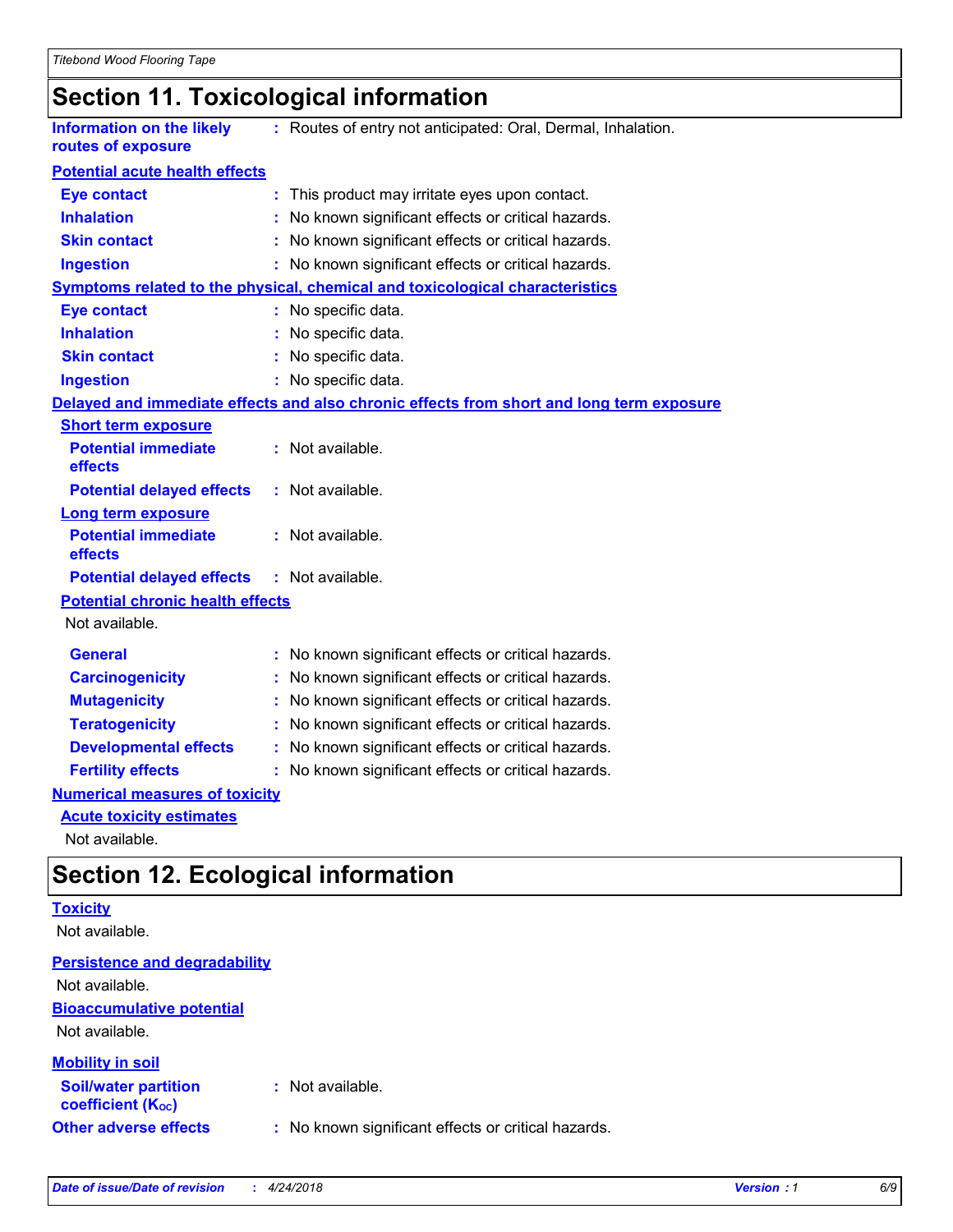# **Section 13. Disposal considerations**

#### **Disposal methods :**

The generation of waste should be avoided or minimized wherever possible. Disposal of this product, solutions and any by-products should at all times comply with the requirements of environmental protection and waste disposal legislation and any regional local authority requirements. Dispose of surplus and non-recyclable products via a licensed waste disposal contractor. Waste should not be disposed of untreated to the sewer unless fully compliant with the requirements of all authorities with jurisdiction. Waste packaging should be recycled. Incineration or landfill should only be considered when recycling is not feasible. This material and its container must be disposed of in a safe way. Empty containers or liners may retain some product residues. Avoid dispersal of spilled material and runoff and contact with soil, waterways, drains and sewers.

# **Section 14. Transport information**

|                                      | <b>DOT</b><br><b>Classification</b> | <b>TDG</b><br><b>Classification</b> | <b>Mexico</b><br><b>Classification</b> | <b>ADR/RID</b>           | <b>IMDG</b>              | <b>IATA</b>              |
|--------------------------------------|-------------------------------------|-------------------------------------|----------------------------------------|--------------------------|--------------------------|--------------------------|
| <b>UN number</b>                     | Not regulated.                      | Not regulated.                      | Not regulated.                         | Not regulated.           | Not regulated.           | Not regulated.           |
| <b>UN proper</b><br>shipping name    | $\qquad \qquad -$                   | $\qquad \qquad -$                   |                                        |                          |                          | $\overline{\phantom{0}}$ |
| <b>Transport</b><br>hazard class(es) | $\overline{\phantom{a}}$            | $\overline{\phantom{a}}$            | $\overline{\phantom{a}}$               | $\overline{\phantom{a}}$ | $\overline{\phantom{a}}$ | $\overline{\phantom{a}}$ |
| <b>Packing group</b>                 | $\overline{\phantom{a}}$            |                                     |                                        | -                        |                          | -                        |
| <b>Environmental</b><br>hazards      | No.                                 | No.                                 | No.                                    | No.                      | No.                      | No.                      |

# **Section 15. Regulatory information**

#### **U.S. Federal regulations SARA 302/304** No products were found. **Composition/information on ingredients**

#### **SARA 304 RQ :** Not applicable.

### **SARA 311/312**

**Classification :** Not applicable.

#### **Composition/information on ingredients**

No products were found.

|  | <b>State regulations</b> |
|--|--------------------------|
|  |                          |

| <b>Massachusetts</b> | : None of the components are listed. |
|----------------------|--------------------------------------|
| <b>New York</b>      | : None of the components are listed. |
| <b>New Jersey</b>    | : None of the components are listed. |
| <b>Pennsylvania</b>  | : None of the components are listed. |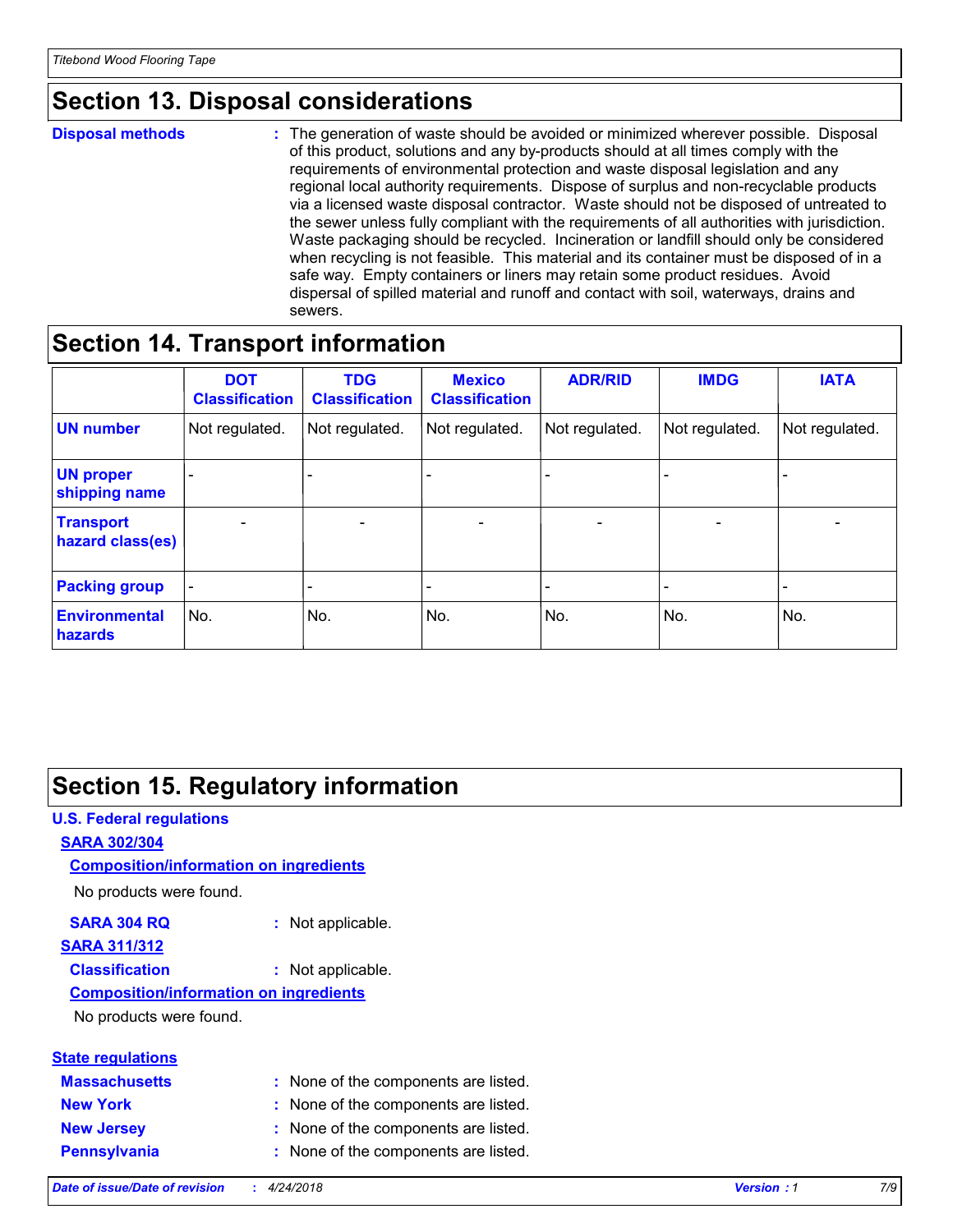# **Section 15. Regulatory information**

#### **International regulations**

**Chemical Weapon Convention List Schedules I, II & III Chemicals** Not listed.

#### **Montreal Protocol**

Not listed.

#### **Stockholm Convention on Persistent Organic Pollutants**

Not listed.

#### **UNECE Aarhus Protocol on POPs and Heavy Metals**

Not listed.

#### **Inventory list**

**China :** Not determined. **United States TSCA 8(b) inventory :** All components are listed or exempted.

# **Section 16. Other information**

**Hazardous Material Information System (U.S.A.)**



**Caution: HMIS® ratings are based on a 0-4 rating scale, with 0 representing minimal hazards or risks, and 4 representing significant hazards or risks. Although HMIS® ratings and the associated label are not required on SDSs or products leaving a facility under 29 CFR 1910.1200, the preparer may choose to provide them. HMIS® ratings are to be used with a fully implemented HMIS® program. HMIS® is a registered trademark and service mark of the American Coatings Association, Inc.**

**The customer is responsible for determining the PPE code for this material. For more information on HMIS® Personal Protective Equipment (PPE) codes, consult the HMIS® Implementation Manual.**

**National Fire Protection Association (U.S.A.)**



**Reprinted with permission from NFPA 704-2001, Identification of the Hazards of Materials for Emergency Response Copyright ©1997, National Fire Protection Association, Quincy, MA 02269. This reprinted material is not the complete and official position of the National Fire Protection Association, on the referenced subject which is represented only by the standard in its entirety.**

**Copyright ©2001, National Fire Protection Association, Quincy, MA 02269. This warning system is intended to be interpreted and applied only by properly trained individuals to identify fire, health and reactivity hazards of chemicals. The user is referred to certain limited number of chemicals with recommended classifications in NFPA 49 and NFPA 325, which would be used as a guideline only. Whether the chemicals are classified by NFPA or not, anyone using the 704 systems to classify chemicals does so at their own risk.**

#### **Procedure used to derive the classification**

| <b>Classification</b> | <b>Justification</b> |
|-----------------------|----------------------|
| Not classified.       |                      |